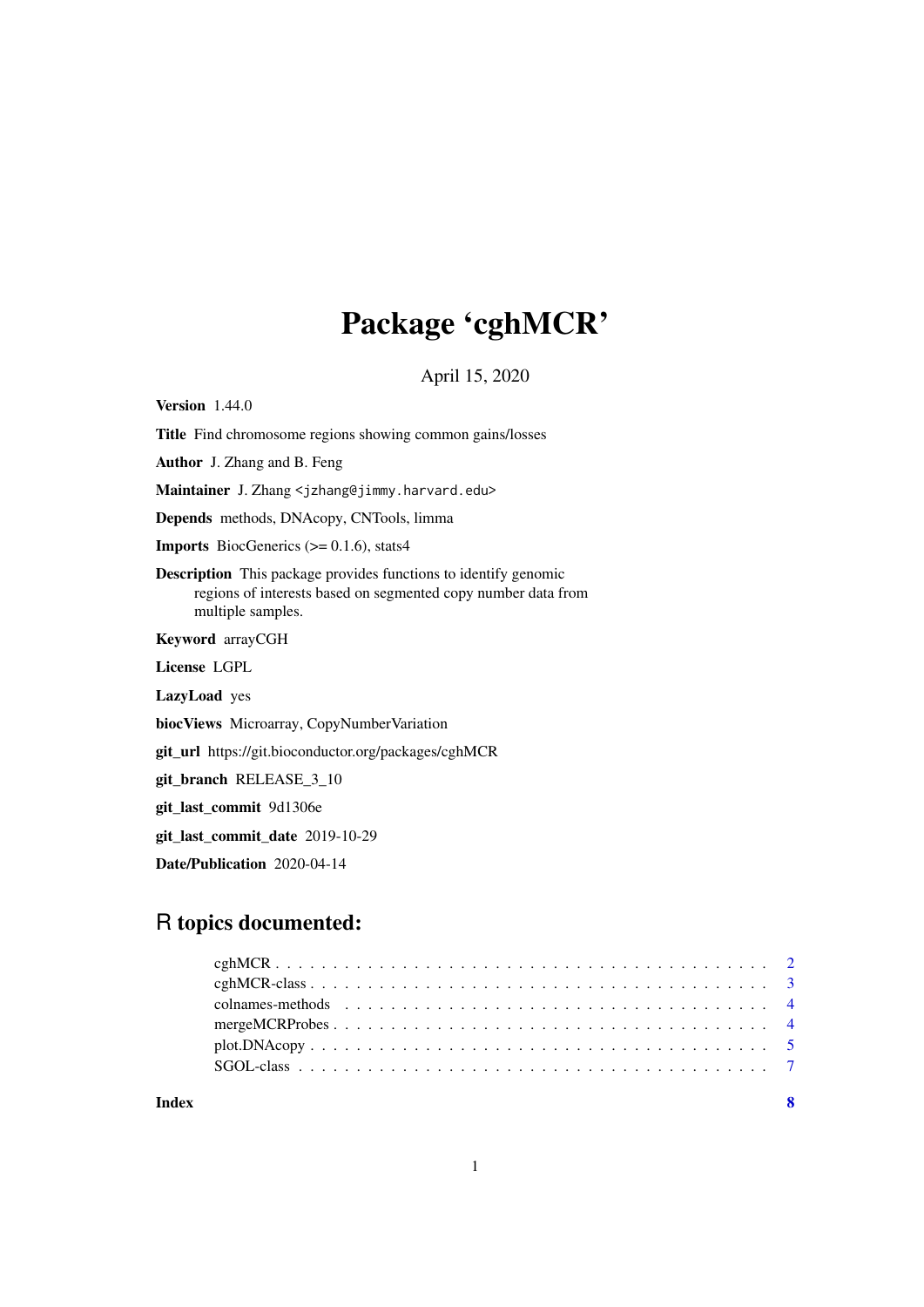<span id="page-1-1"></span><span id="page-1-0"></span>

#### Description

Instantiates a cghMCR object using the parameters passed.

#### Usage

```
cghMCR(segments, gapAllowed = 500, alteredLow = 0.03, alteredHigh =
0.97, spanLimit = 2e+07, recurrence = 75, thresholdType = c("quantile","value"))
```
#### Arguments

| segments      | segments is a data frame extracted from the "output" element of the object re-<br>turned by segment of the package DNAcopy or getSegments                                                                                                |
|---------------|------------------------------------------------------------------------------------------------------------------------------------------------------------------------------------------------------------------------------------------|
| gapAllowed    | gapAllowed is an integer specifying low threshold of base pair number to sep-<br>arate two adjacent segments, belower which the two segments will be joined as<br>an altered span                                                        |
| alteredLow    | altered Low is a positive number between $0$ and $1$ specifying the lower reshold<br>percential value. Only segments with values falling below this threshold are<br>considered as altered span                                          |
| alteredHigh   | altered High is a positive number between 0 and 1 specifying the upper resh-<br>old percential value. Only segments with values falling over this threshold are<br>considered as altered span                                            |
| recurrence    | recurrence is an integer between 1 and 100 that specifies the rate of occur-<br>rence for a gain or loss that are observed across sample. Only gains/losses with<br>ocurrence rate grater than the threshold values are declared as MCRs |
| spanLimit     | spanlimit is an integer that defines the leangh of altered spans that can be<br>considered as locus. It is not of any use at this time                                                                                                   |
| thresholdType | threshold Type is a character string that can be either "quantile" or "value"<br>indicating wether altered Low or altered High is quantial or actual value                                                                               |

#### Details

The function is just a constructor of the [cghMCR](#page-1-1) class for the instantiation of a cghMCR object

#### Value

An object of the cghMCR class

#### Note

The function is a contribution of The Center for Applied Cancer Science of Dana-Farber Cancer Institute

#### Author(s)

Jianhua Zhang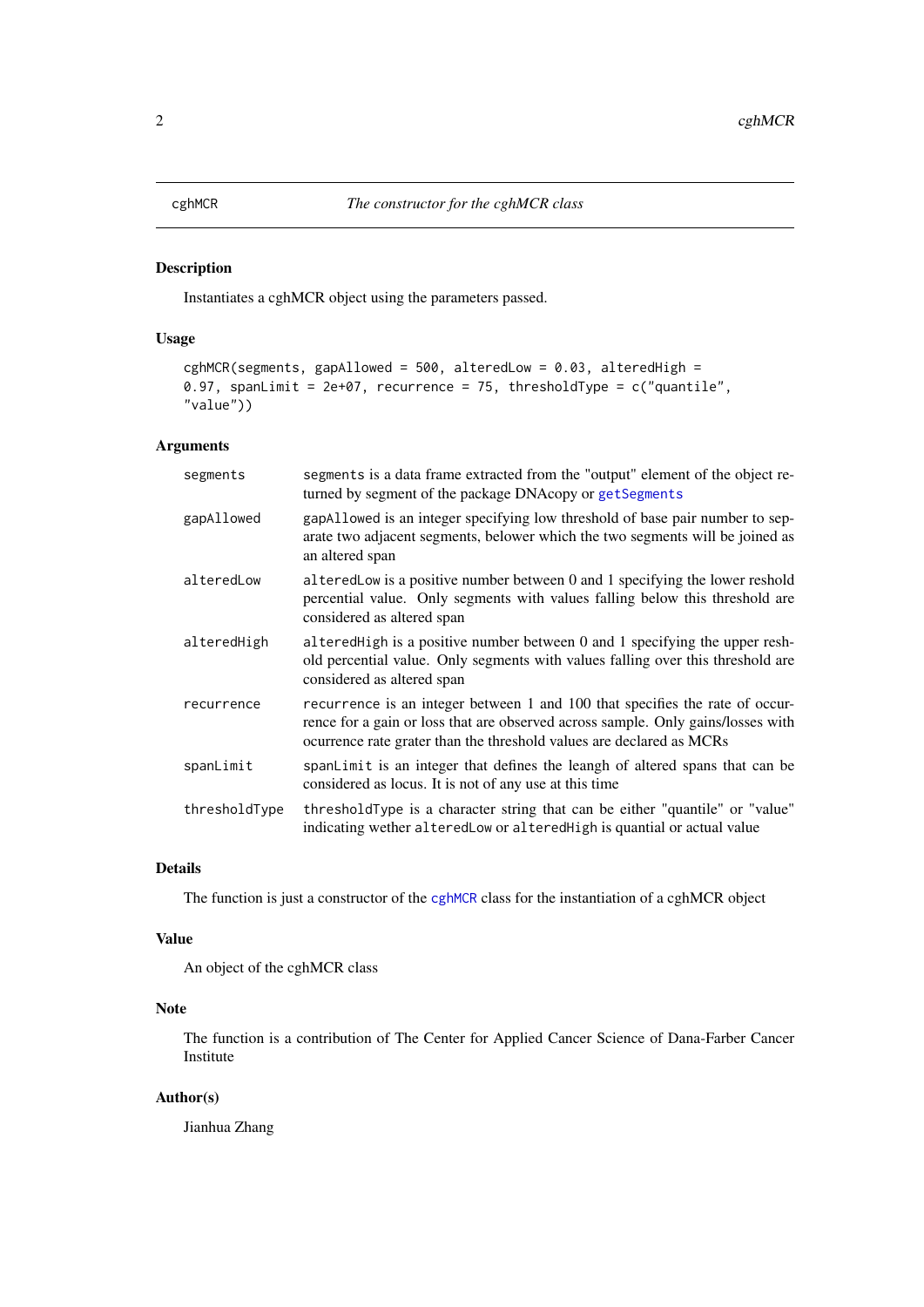#### <span id="page-2-0"></span>cghMCR-class 3

#### References

References on S4 class

#### See Also

[cghMCR](#page-1-1)

#### Examples

```
data("segData")
cghmcr <- cghMCR(segData, gapAllowed = 500,
       alteredLow = 0.20, alteredHigh = 0.80, recurrence = 50)
```
cghMCR-class *Class "cghMCR" is a S4 class for the identification of minimum common regions of gains or losses across samples*

#### <span id="page-2-1"></span>Description

Objects of this class provides the functionalities to detecting chromosome regions that show gains or losses across differnet samples

#### Objects from the Class

Objects can be created by calls of the form  $new("cghMCR", \ldots)$  $new("cghMCR", \ldots)$  $new("cghMCR", \ldots)$ . A constructor cghMCR may be used to instantiate object of this class

#### Slots

- DNASeg: Object of class "data.frame" containing segmentation data derived from segmentation analysis using segment
- DNAData: Object of class "data.frame" containing raw data derived used for the segmentation analysisfrom segmentation analysis
- altered: Object of class "data.frame" containing data for the altered regions
- gapAllowed: Object of class gapAllowed is an integer specifying low threshold of base pair number to separate two adjacent segments, belower which the two segments will be joined as an altered span
- alteredLow: Object of class alteredLow is a positive number between 0 and 1 specifying the lower reshold percential value. Only segments with values falling below this threshold are considered as altered span
- alteredHigh: Object of class alteredHigh is a positive number between 0 and 1 specifying the upper reshold percential value. Only segments with values falling over this threshold are considered as altered span
- recurrence: Object of class recurrence is an integer between 1 and 100 that specifies the rate of occurrence for a gain or loss that are observed across sample. Only gains or losses with ocurrence rate grater than the threshold values are declared as MCRs
- spanLimit: Object of class spanLimit is an integer that defines the leangh of altered spans that can be considered as locus. It is not of any use at this time
- thresholdType: A character string that can be either "quantile", "value" to indicate the type of the value for recurrence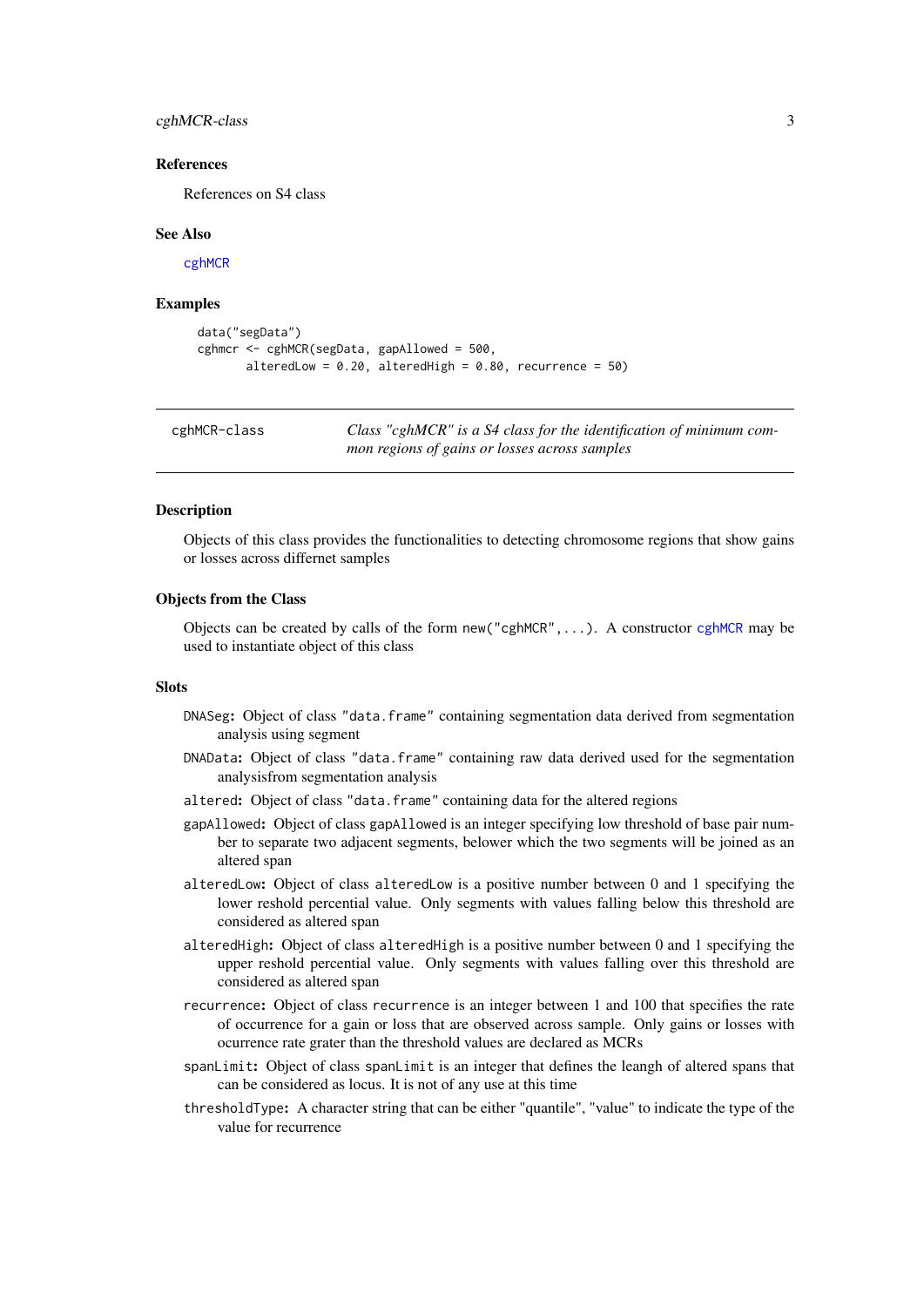#### <span id="page-3-0"></span>Methods

MCR signature(object = "cghMCR"): identifies minimum common regions of gains/losses across samples

#### Note

The function is a contribution of The Center for Applied Cancer Science of Dana-Farber Cancer Institute

#### Author(s)

Jianhua Zhang

#### See Also

[cghMCR](#page-1-1)

#### Examples

```
require("CNTools")
data("sampleData")
cghmcr <- cghMCR(sampleData[sampleData[, "ID"] %in%
      sample(unique(sampleData[, "ID"]), 20), ], gapAllowed = 500,
       alteredLow = 0.20, alteredHigh = 0.80, recurrence = 50)
```
colnames-methods *Methods for Function colnames/rownames in Package 'cghMCR'*

#### Description

Methods for function colnames or rownames in Package 'cghMCR' to extract row or column names from a SGOL object

#### Methods

x = "SGOL" Extract colnum/row names from SGOL object

mergeMCRProbes *A function that appends probe ids to a data frame containing MCRs*

#### Description

This function takes a data frame generated by [MCR](#page-2-1) and then append probe ids corresponding to each MCR as a column to the data frame.

#### Usage

```
mergeMCRProbes(mcr, rawData)
```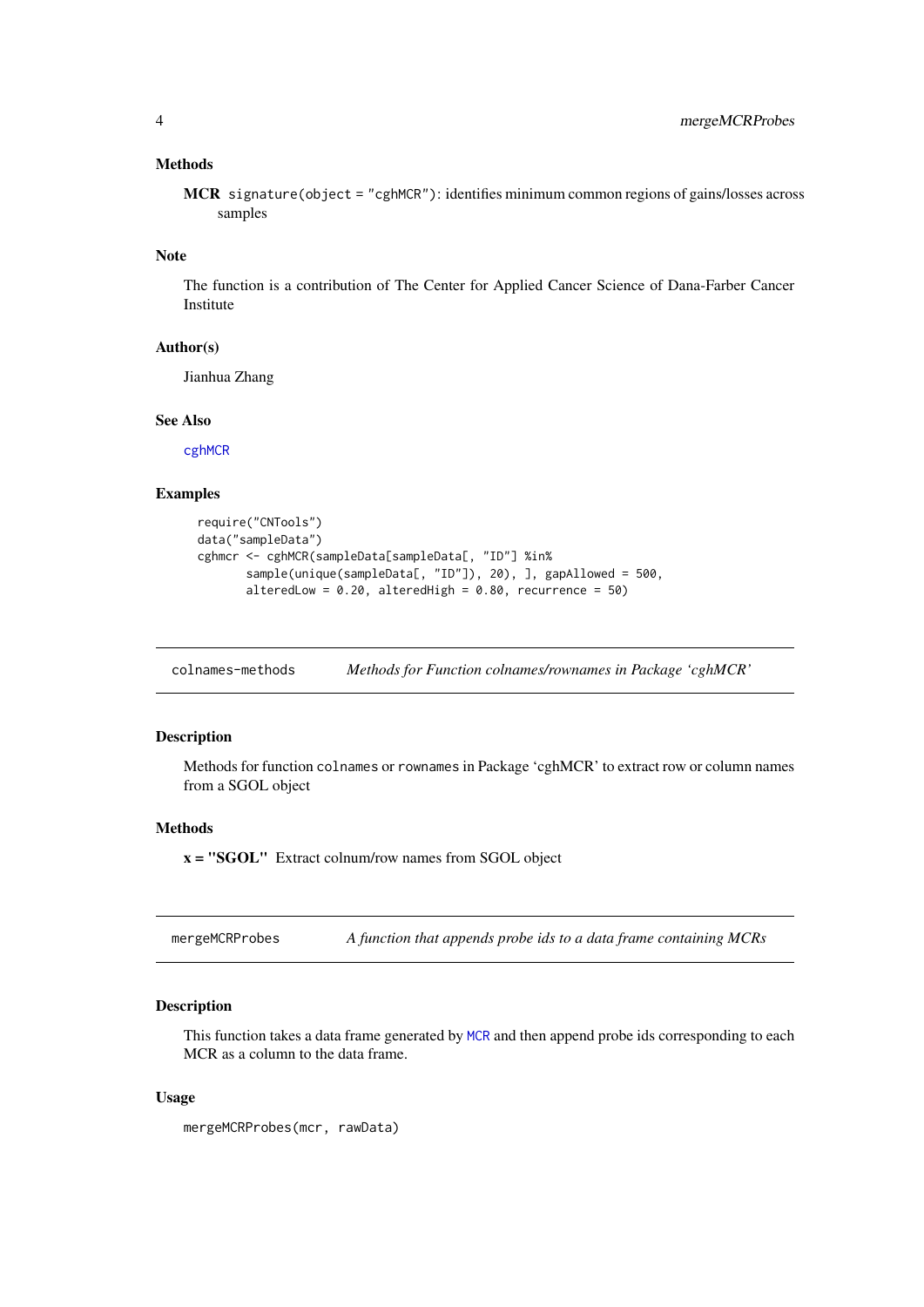#### <span id="page-4-0"></span>Arguments

| mcr     | mor is a data frame generated by MCR that contains MCRs identified and other<br>related data                                                                                                                                        |
|---------|-------------------------------------------------------------------------------------------------------------------------------------------------------------------------------------------------------------------------------------|
| rawData | rawData is a data frame with at least three columns. The first column should be<br>probe ids, second the chromosome number the probes corresponding to, and the<br>thrid the starting or ending chromosomal locations of the probes |

#### Details

The mcr data frame passed must have the first column for chromosome numbers, the 7th column for the starting positions of the MCRs, and the 8th column for the ending positions of the MCRs.

#### Value

A data frame with MCRs and the corresponding probe ids and other data.

#### Note

The function is a contribution of The Center for Applied Cancer Science of Dana-Farber Cancer Institute

#### Author(s)

Jianhua Zhang

#### See Also

**[MCR](#page-2-1)** 

#### Examples

```
data("segData")
cghmcr <- cghMCR(segData, gapAllowed = 500, alteredLow = 0.20,
                 alteredHigh = 0.80, recurrence = 50)
mcrs <- MCR(cghmcr)
mcrs <- mergeMCRProbes(mcrs, segData[["data"]])
```
plot.DNAcopy *A function to plot the original data along with the segments identified using segment of DNAcopy.*

#### Description

This function takes a DNAcopy object generated by running [getSegments](#page-2-1) and then plots the original data along with the segments identified.

#### Usage

## S3 method for class 'DNAcopy' plot(x, ..., save = FALSE, layout)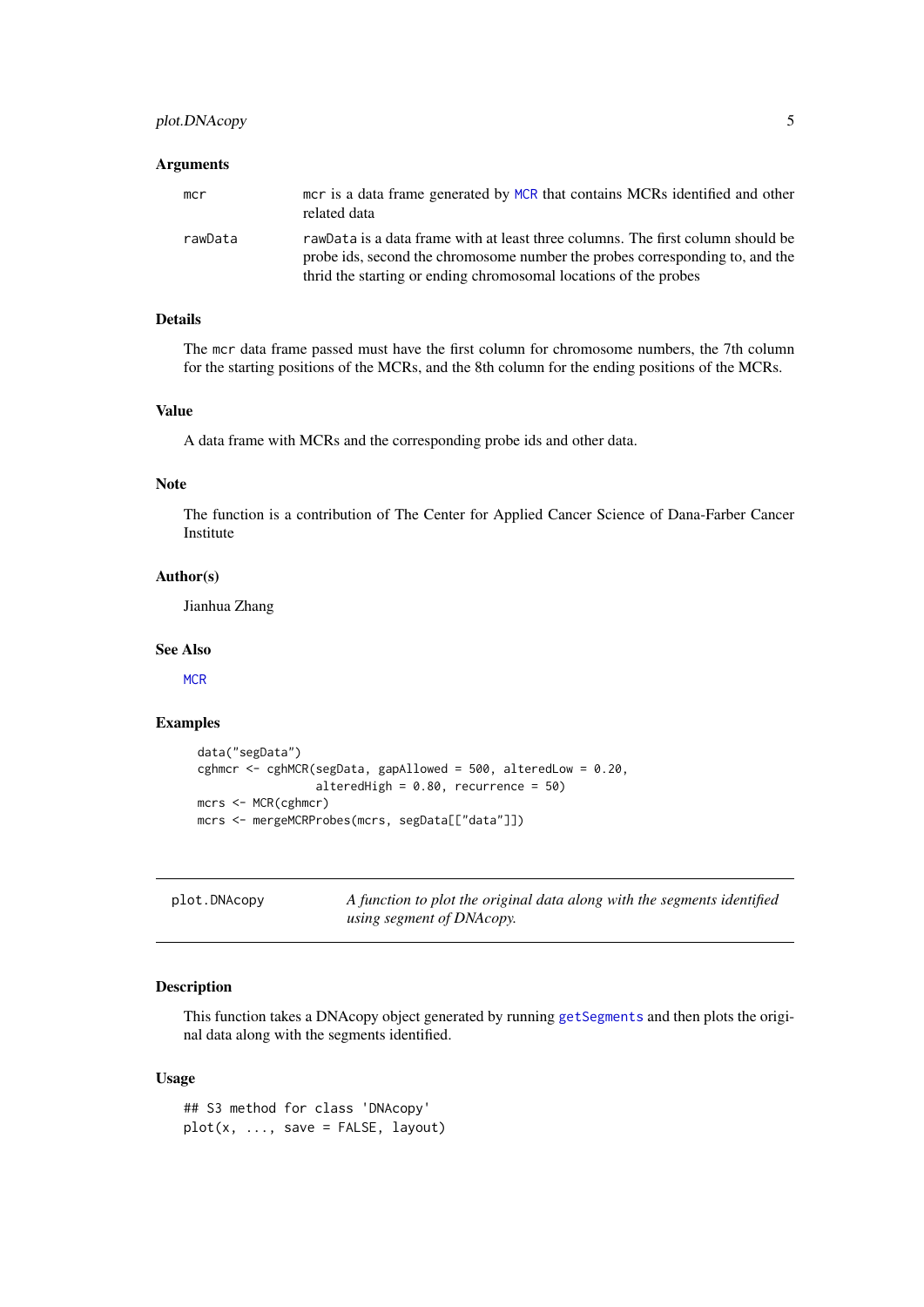#### <span id="page-5-0"></span>Arguments

| x        | x is a DNAcopy object generated by getSegments                                                                                                                                               |
|----------|----------------------------------------------------------------------------------------------------------------------------------------------------------------------------------------------|
| $\ddots$ | may contain an optional boolean for save to indicate whether to show the<br>plot on the screen (FALSE. Default) or return the name of the plot (TRUE) to<br>allow the users to save the plot |
| save     | save a boolean indicating wheather the plot will be draw on the screen only<br>(FALSE) or the name of the png file of the plot be returned (TRUE)                                            |
| layout   | layout a numeric vector of two elements defining the values used for mfrow of<br>the function par for the layout of figures on a plot                                                        |

#### Details

This function only works with the DNAcopy returned by [getSegments](#page-2-1). It will work with the DNAcopy returned by segment of the DNAcopy package when the a column containing the probe ids is added as the first column of the "data" element of the object.

#### Value

This function returns invisible() or the name of the plot depending on whether save is set to FALSE of TRUE.

#### Note

The function is a contribution of The Center for Applied Cancer Science of Dana-Farber Cancer Institute

#### Author(s)

Jianhua Zhang

#### References

The DNAcopy package

#### See Also

[getSegments](#page-2-1)

#### Examples

```
if(interactive()){
 require("cghMCR")
 data("segData")
 plot(segData)
}
```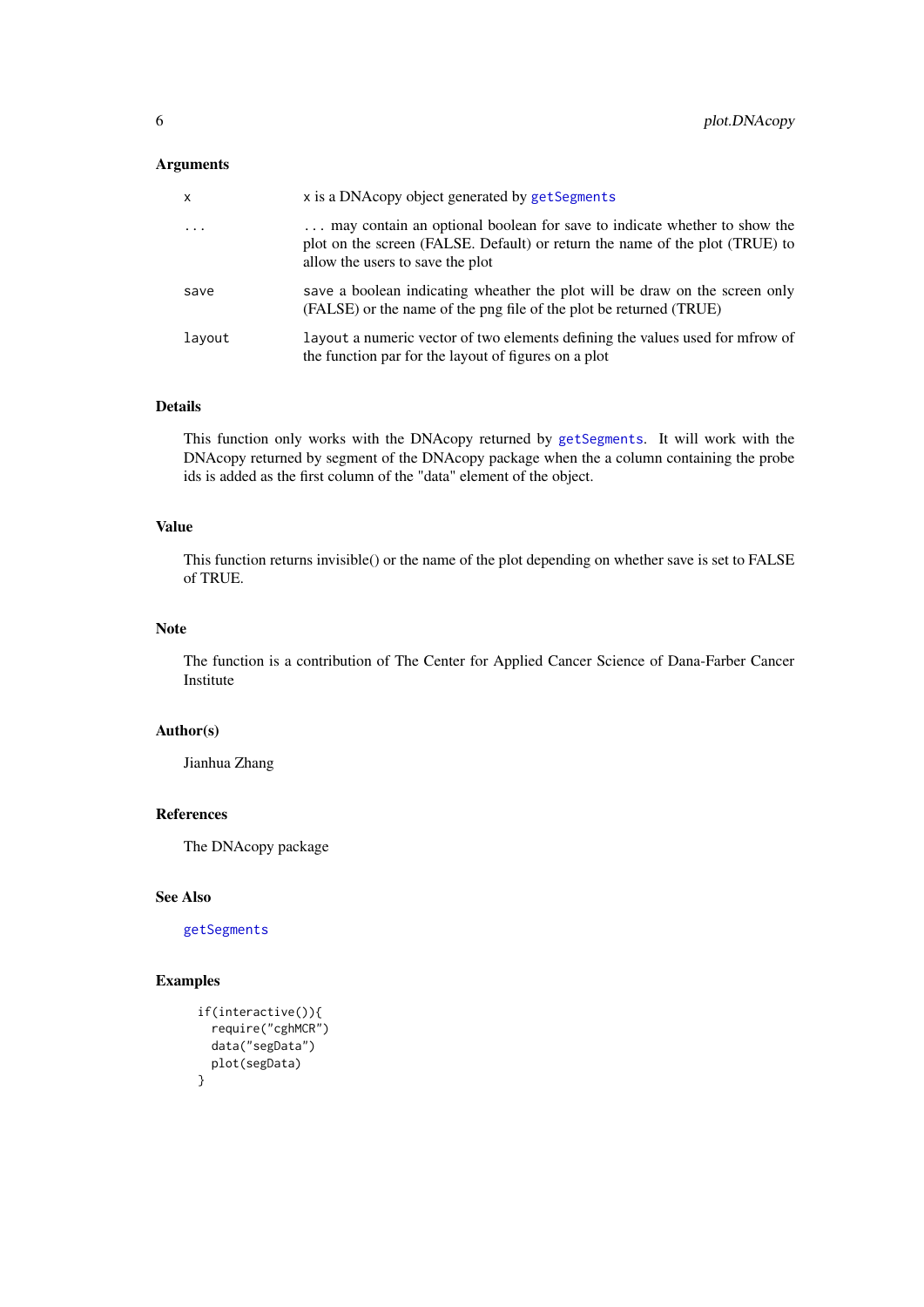<span id="page-6-0"></span>

#### Description

Segments of gains or losses along chromosomes can be calculated based on segmentation data derived from the segment function of the DNAcopy package

#### Objects from the Class

Objects can be created by calls of the form new("SGOL",...) or using a constructor SGOL.

#### **Slots**

gol: Object of class "matrix" holding the gain or loss data for chromosomal segments

- threshold: Object of class "vector" of length 2 indicating the lower and upper thresholds below/over which data points will be included in the calculation of SGOL score using the method defined by method
- method: Object of class "function" giving the method used to calculate SGOL scores. Common methods include sum, median, and mean

#### Methods

gol signature(object = "SGOL"): extracts SGOL scores

method signature(object = "SGOL"): gets the name of the function used to calculate the SGOL scores

**plot** signature( $x =$  "SGOL",  $y =$  "ANY", ...): plots the data

threshold signature(object = "SGOL"): gets the thredhold used for the calculation

#### Author(s)

Jianhua Zhang

#### References

The SGOL score is a modified version of the GISTIC score published in PNAS 104: 20007-20012

#### Examples

```
showClass("SGOL")
require(CNTools)
```